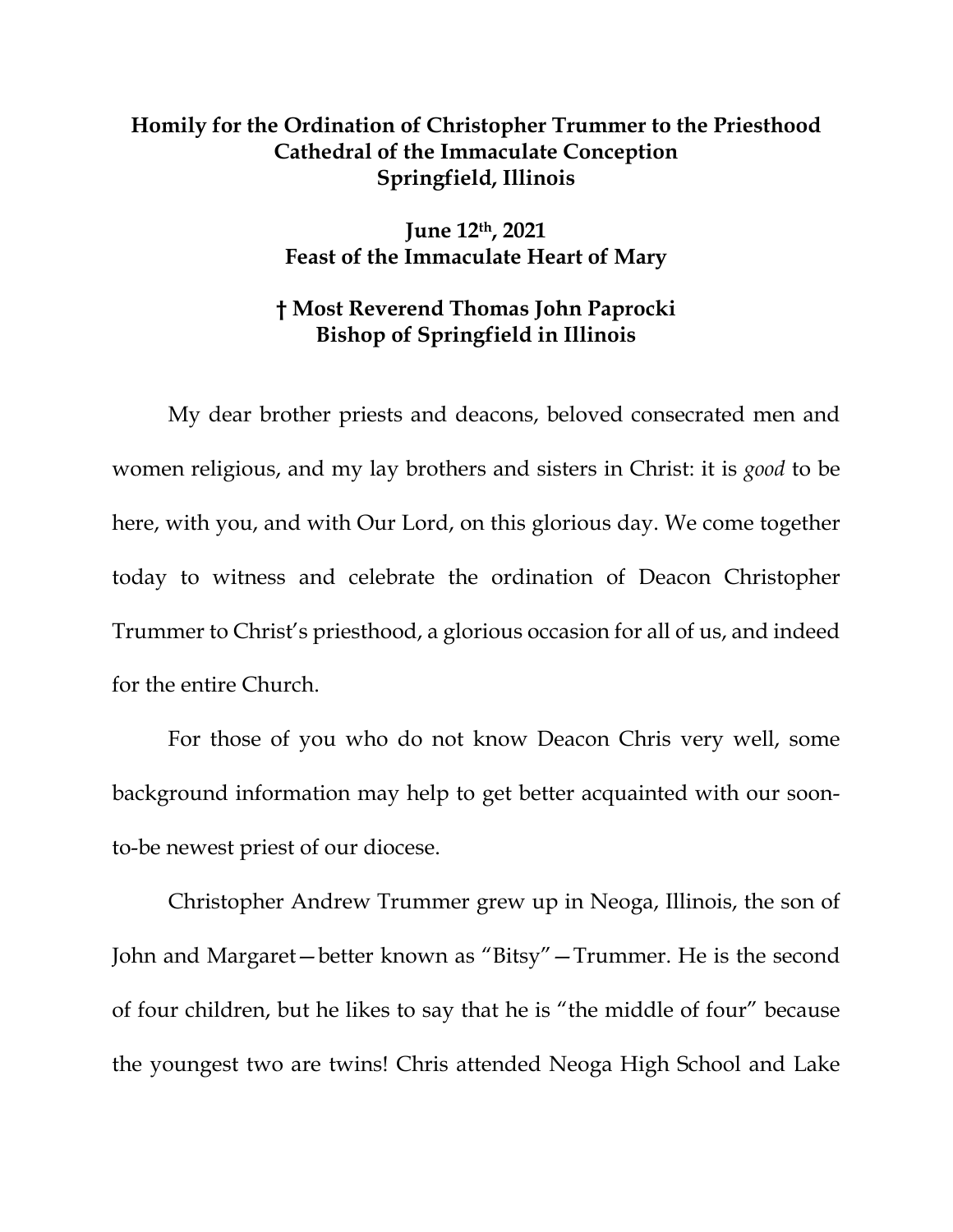Land College in Mattoon. After two years of automotive technology, Chris attended Bishop Simon Bruté College Seminary in Indianapolis and the Pontifical North American College in Rome. His hobbies are reading, writing, running, cycling, traveling, listening to music and podcasts, playing music on guitar and cello. Chris describes his call to priesthood in these words:

For several years—during high school and early college—the Catholic faith was not important to me at all, and I had serious doubts about God, Jesus, and the Church. I eventually encountered Catholic apologetics through radio, podcasts, and books, and I was amazed to discover how coherent and intellectually rich our Faith is. I had an insatiable hunger to learn more about the Faith. With the loving and patient accompaniment of an exceptional priest, Fr. John Titus especially through the Sacrament of Confession—I became a committed disciple of Christ. My life since then has never been the same—it has been a beautiful and unpredictable adventure!

My brother, Fr. Michael [who was ordained a priest just last year] and I both began discerning the priesthood and even started the application process without either of us knowing that the other was doing so. I found out that Michael was applying to seminary when I stopped by my parents' house and saw his diocesan application sitting on his desk. Thinking I had left my own application exposed (at this point I had not told all my family members yet), I picked it up and saw the name: "Michael Trummer." Somehow, this was both surprising and not surprising at all! In my experience, Divine Providence often feels that way!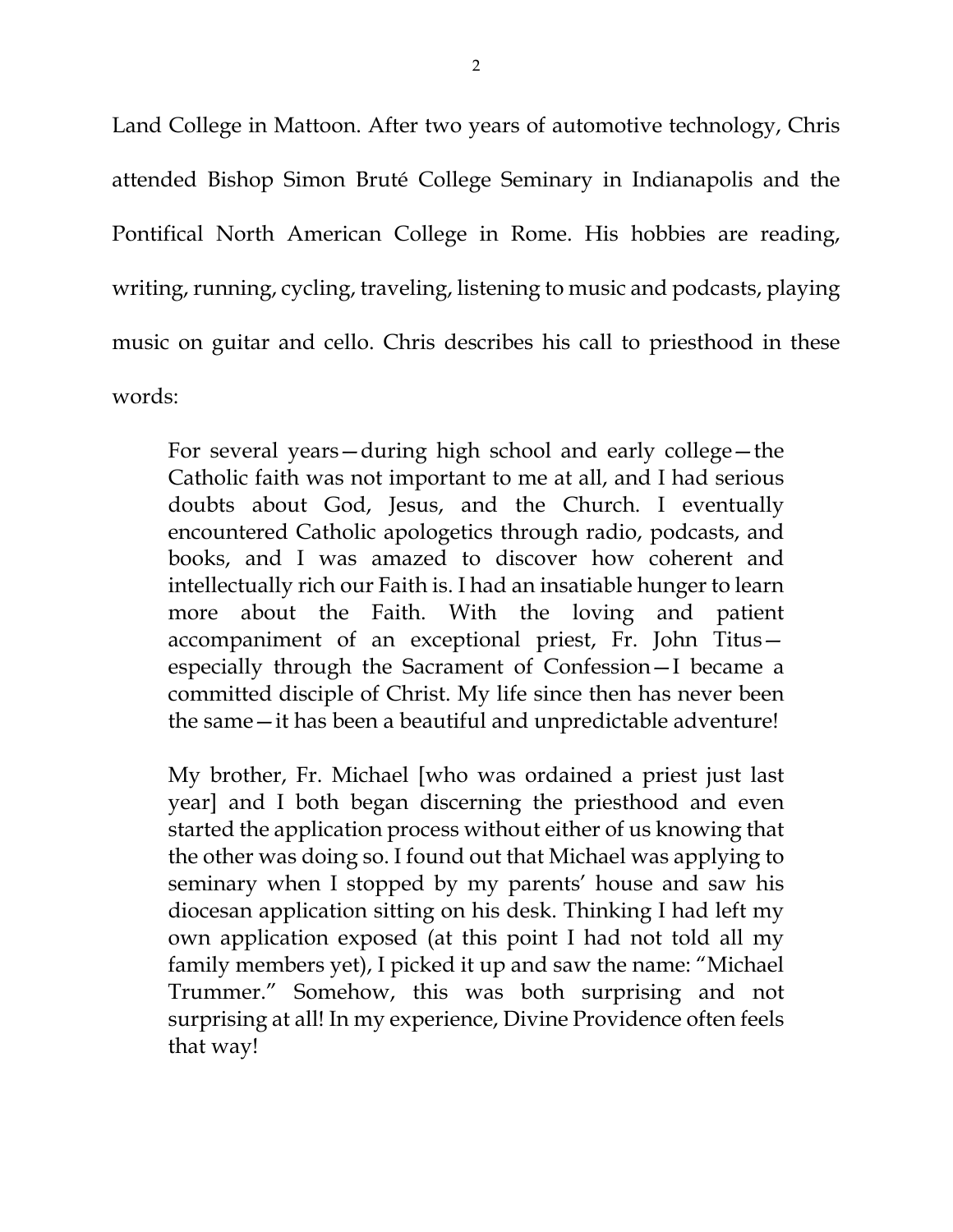Chris says that what he is most looking forward to as a newly ordained priest is helping people to receive healing and find happiness and meaning in Jesus Christ.

 In a few moments Chris, you will offer your life and future into Our Lord's merciful hands, and He in turn will offer His own life and power back into your hands as His priest.

 To say it that way though, somewhat reverses the actual way that God works! His gift always comes first, and *then* our response. Chris, today you *do* offer your life and future into Our Lord's merciful hands, *but* His self-gift — of the graces and promises of the priesthood — was something He already desired for you before you were conceived. As He spoke to Jeremiah — "*Before I formed you in the womb, I knew you"* (Jeremiah 1:5) — so He speaks the same truth to you as well.

But this truth is actually given to every one of us! I want to return to my opening words of this homily — "we come together to witness and celebrate the ordination of Deacon Christopher Trummer to Christ's priesthood" — which *is* true, but it is *not* the only reason that we are all gathered here today. The fact is, just as Deacon Trummer was *called* by God to approach the altar today to be ordained a priest, so all of us have been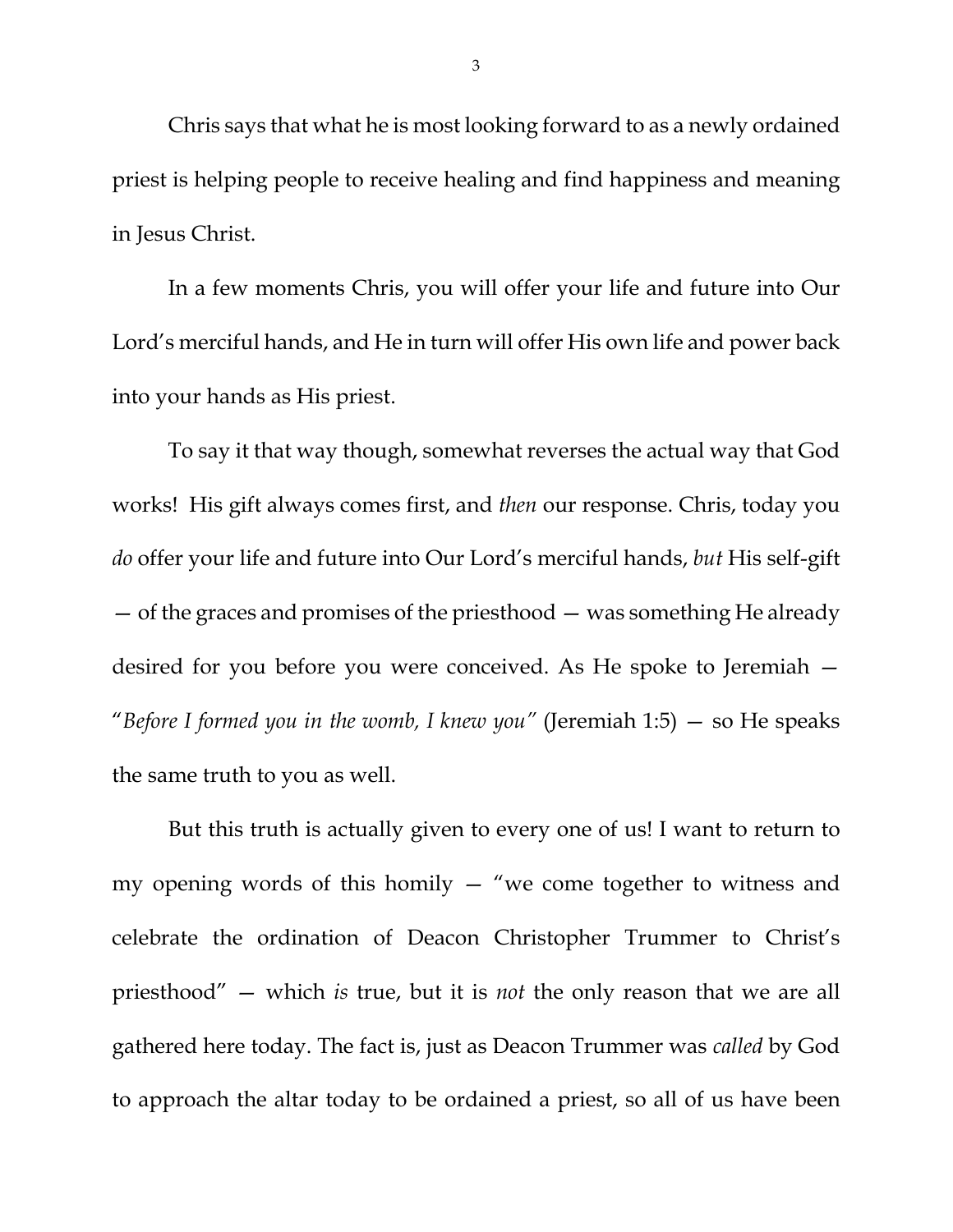called by God to be present in this Cathedral today, not only to be encouraged by Christ's gift of priestly grace, but also to receive for ourselves the graces we need to continue faithfully in God's call to us as well.

Recently I have been enjoying the TV series called "The Chosen," now in its second season, which has profoundly and personally given a glimpse into the life of Jesus. After the first few episodes, the viewer is introduced to the wondrous character of Jesus, Whose voice pierces through the varied circumstances of person after person — Mary Magdalen, Simon, Matthew, Nicodemus — and calls them from whatever place they were in, into discipleship and relationship with Him. We already know this story from the Gospels, but this show presents so vividly how these very different, sometimes very broken, always completely un-prepared, men and women hear His voice and encounter His love, and their lives are irrevocably and utterly changed.

One scene remains fixed in my memory. Through the first episodes, we have been gradually introduced to the beloved, belligerent, beleaguered character of Simon, who owes a fortune in back taxes to the Roman authorities. Matthew, of course, the logical, dutiful, quirky tax collector, ends up right in the middle of this situation.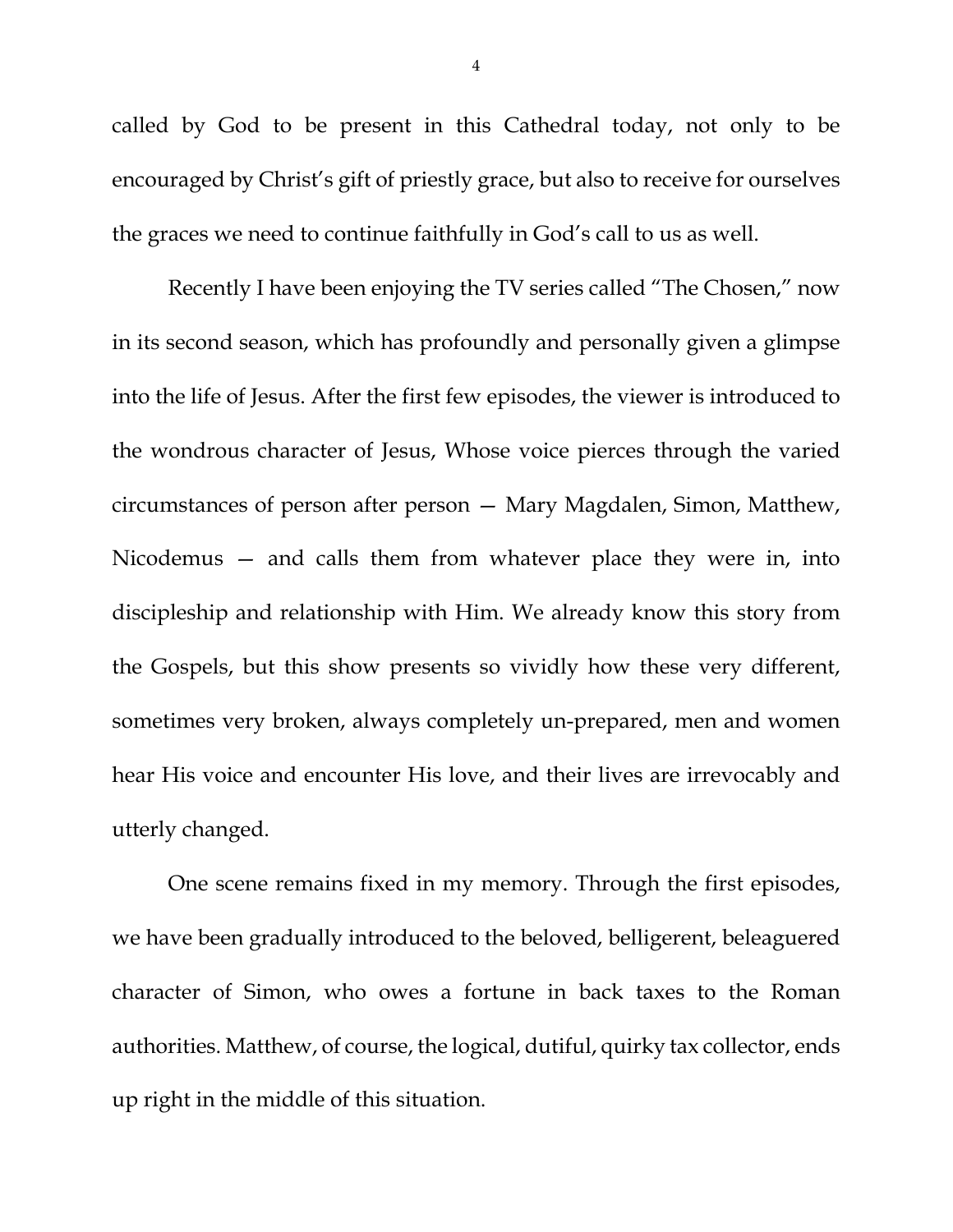And then there is the amazing day when Jesus steps into Simon's boat, miraculously provides him a boatload of fish, and draws the fisherman into the wondrous life of listening and watching His Messianic work. Of course, we know what will come next: Jesus sees Matthew, sitting in his booth, and with Simon scowling at his old nemesis, Jesus calls out "Matthew, come, follow me." Despite Simon's protestations, Matthew does just that. The voice of Jesus breaks through all the din around him — and doubt within him and Matthew begins to follow. The fisherman rebukes Jesus: "He's a sinner, a tax collector," to which Jesus wryly reminds Simon that the same is true of him. In response to Simon's muttered "that was different," Jesus grins and tells him, "Get used to different."

It is a wonderful line, even if not actually found in the Gospels. But the truth underneath this retort  $-$ "get used to different"  $-$  is one that should overwhelm all of us. The "difference" of which Jesus speaks is the fact that *God cares about the life of every single one of us.* Every soldier, tax collector, wife, pharisee, or fisherman at that time, and every student, judge, engineer, farmer, mother, father, teacher, or retiree of our own day and age. "*Get used to different*" is to get used to a *God that loves each of us individually*, and *calls*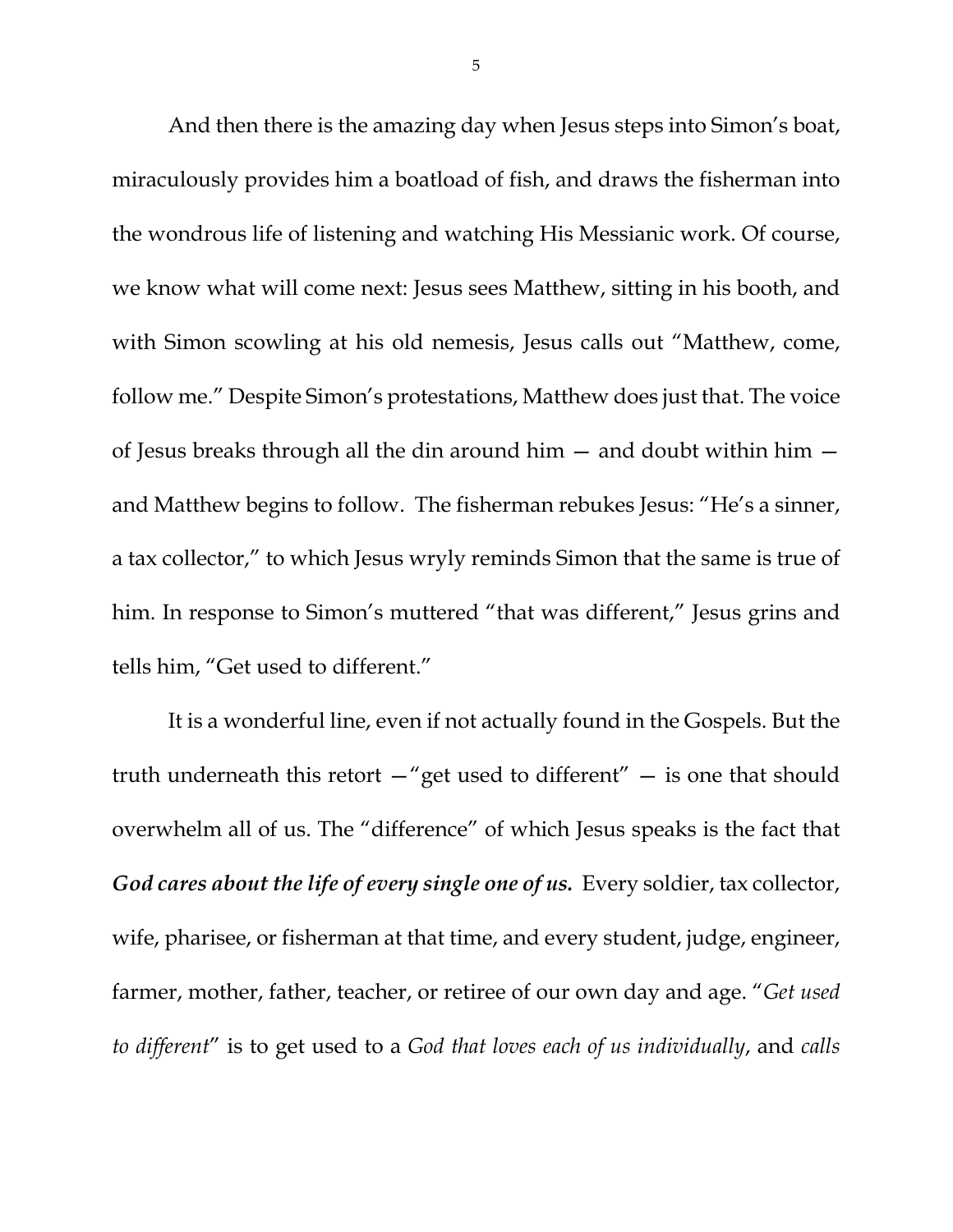each of us, with all the nuances of our own character and history to "come, follow me."

My brothers and sisters, though we rightfully rejoice in the call of Christopher Trummer to the priesthood, we cannot forget that God similarly has chosen each and every on of us to a particular role in His Kingdom too! A vocation, a call – the reality that God has a plan for us – is not just for those called to be priests, or sisters, or brothers, but for *everyone*. God does not forget or leave out anyone created in His image and likeness. No! He has desires and dreams for every one of our lives, for all of our talents and idiosyncrasies, for every up or down of our heart. He does not leave our life up to us, but has a wonderful plan in mind for each one of us!

 Chris, because you are being ordained today by yourself, you had the unique chance to choose all three of the readings *da solo,* as they say in Italy. Our eight men last year had to agree upon the readings they chose, but the ones proclaimed today were entirely the fruit of your own prayer and meditation. And so I turn to each of them with this reality — of God's personal call to each of us — on my mind.

Our first encounter with God's word today speaks of the servant of the Lord, anointed "to bring good news to the afflicted, to bind of the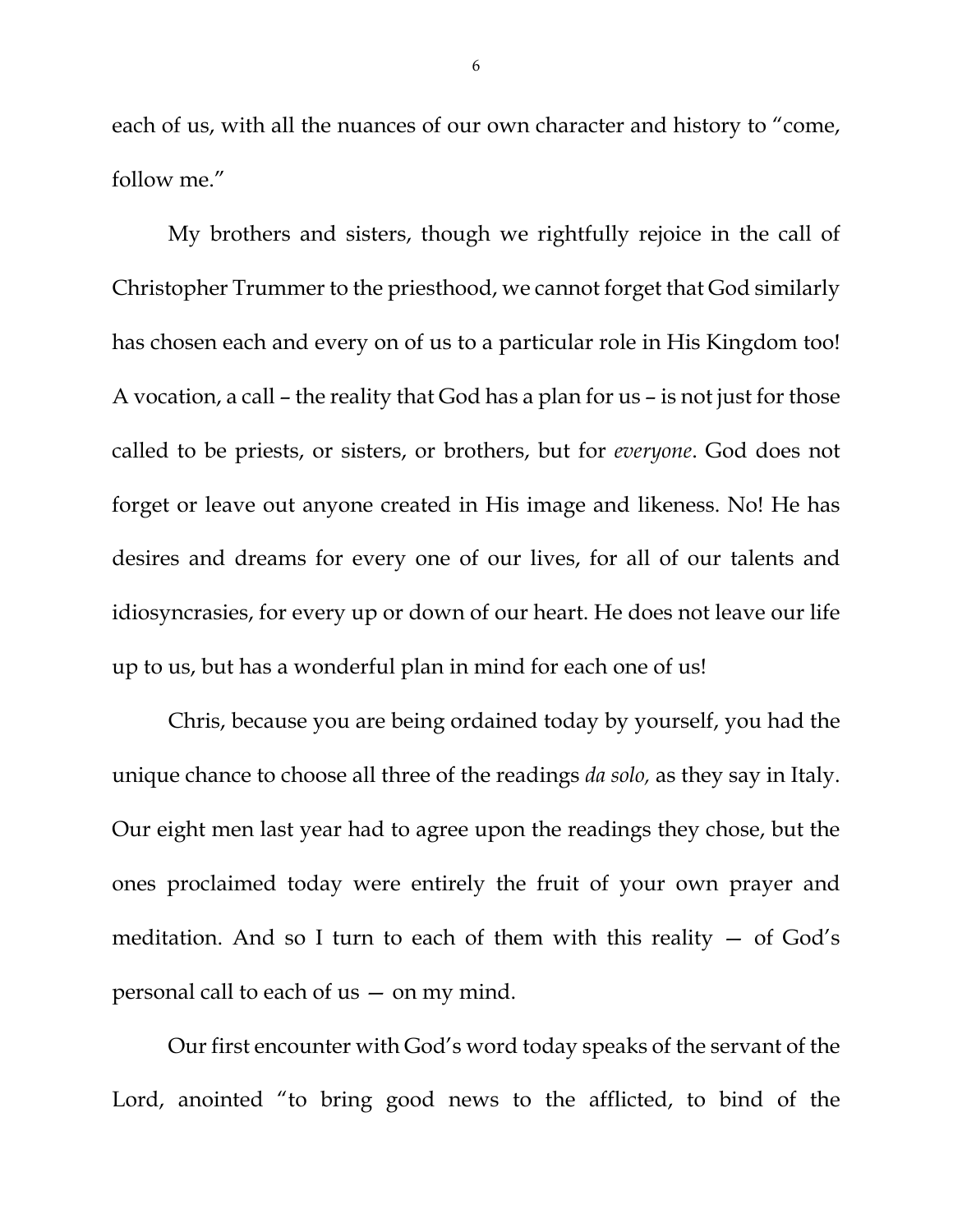brokenhearted" (Isaiah 61:1). These are the very words that Jesus used to describe His own ministry, and they rightly describe the vocation of a priest: to heal, to release, to comfort, to transfigure.

My beloved son, Chris, in your ministry, do not fail to draw on the graces of priesthood to bring God's kind of joy and freedom to those in your care!

I would like, though, to direct our attention further along this direction. Isaiah speaks here of the *joy*, the good news, that God's chosen one will bring to the world. *Every one of us has a particular way we share in God's joy*. Some of us are natural jokesters, bubbling over with laughter, and bringing a smile to any situation. Some of us are more apt to bring joy by our generosity, compassion, or patience. Perhaps, instead, you have been given a unique ability to organize, to prepare, to host, or invite, and in that way allow God's joy into the hearts of others. I recount all these variations because *God has called each of us to be messengers of joy*, and perhaps one of the graces we might pray for today is to realize precisely how we might do this.

 Our second reading gives us St. Paul's magnificent words to the Corinthians on the compelling love of Christ, that calls all of us to live not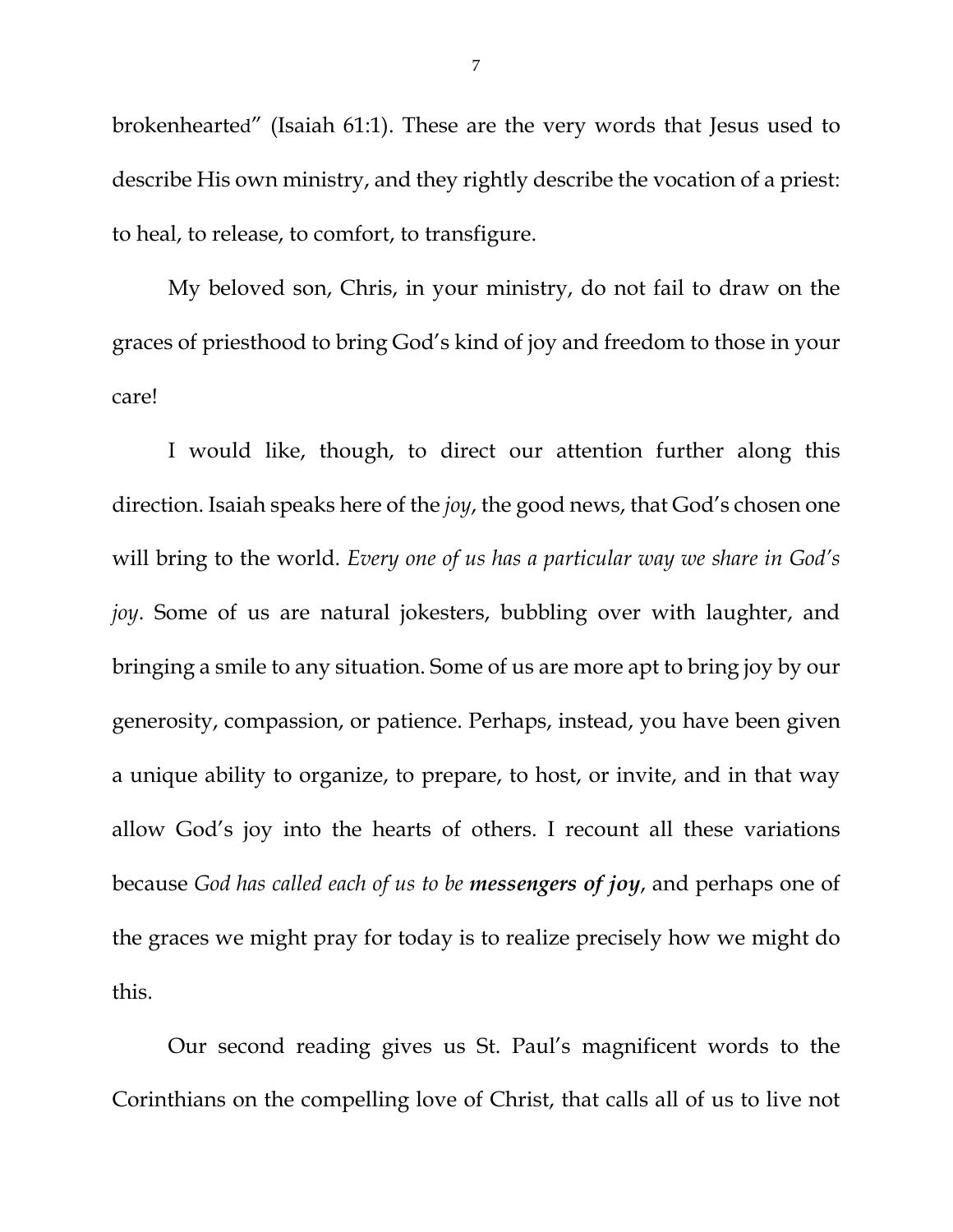for ourselves, but for Him. Christ has died for us; can we do the same for Him? Paul focuses our attention to one particular ministry: that of *reconciliation*. Specifically, the call to be ministers and ambassadors of reconciliation. Once again, the words are perfect ones for a new priest.

Chris, my son, today you are given Christ's power to bind and loose sins. I pray that this gift of reconciliation will be one that you can offer countless souls in confession.

But this invitation is given to all of us in a certain way: to be *ministers of reconciliation*, not only in hearing confessions and absolving sins, but also in allowing our own hearts to be reconciled with God, and then, with that grace given to us, looking for the particular way He invites us to witness His reconciliation in the world.

What is "different" about Jesus? *Only Jesus offers forgiveness of our sins*. Every other church, cult, leader, or philosophy can offer only quick-fixes and comforting counsel; only Jesus offers true *reconciliation*. Then, having received that gift ourselves, how can we pass it on? Perhaps we can do so by reconciling with an estranged friend, or reaching out in mercy to someone who has hurt us. Perhaps it is by intercession on behalf of divided family members or situations of pain and ugliness in our world today. Maybe it is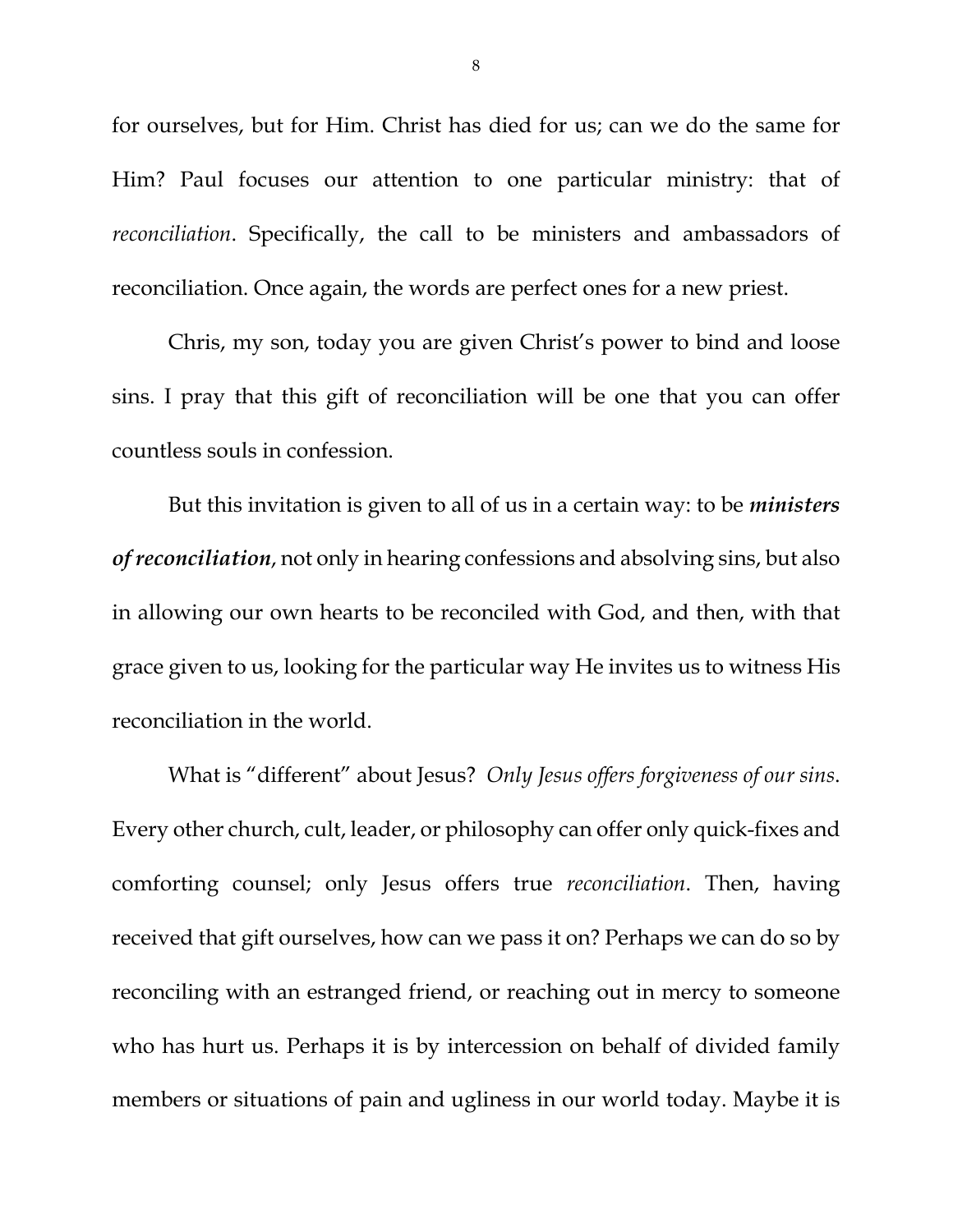simply to be patient in an impatient world, or hopeful in the face of a bleak situation. All of us have been offered reconciliation: have we received it fully? Have we passed it on?

Finally, we turn to the Gospel. John records for us the intimate prayer of Jesus to His Father before His passion: "*As you sent me into the world, so I sent them into the world. And I consecrate myself for them, so that they also may be consecrated in truth"* (John 17:19). Once again, the words are perfectly offered to you, Chris, on this day of your ordination. The name your mom and dad gave you, *Christopher*, Christ-bearer, already points to another part of your role as a priest: to be sent into the world bearing Christ, bearing His truth, bearing witness to Who He is. At every Mass you will do this both in your preaching and in your offering of the Eucharist, but you are called today to witness to this truth in *all* your actions and choices as well. Do not fear, the graces of the sacrament of the priesthood will allow you to do this faithfully!

Once again, these words are not just meant for the soon-to-beordained, they are part of Christ's *call* to every one of us. We are all called not just to be messengers of joy and ministers of reconciliation, but also **incarnations of Christ's Truth**. The "different" that Jesus brings is a personal invitation to each of us to be changed and transfigured *by His Truth*. This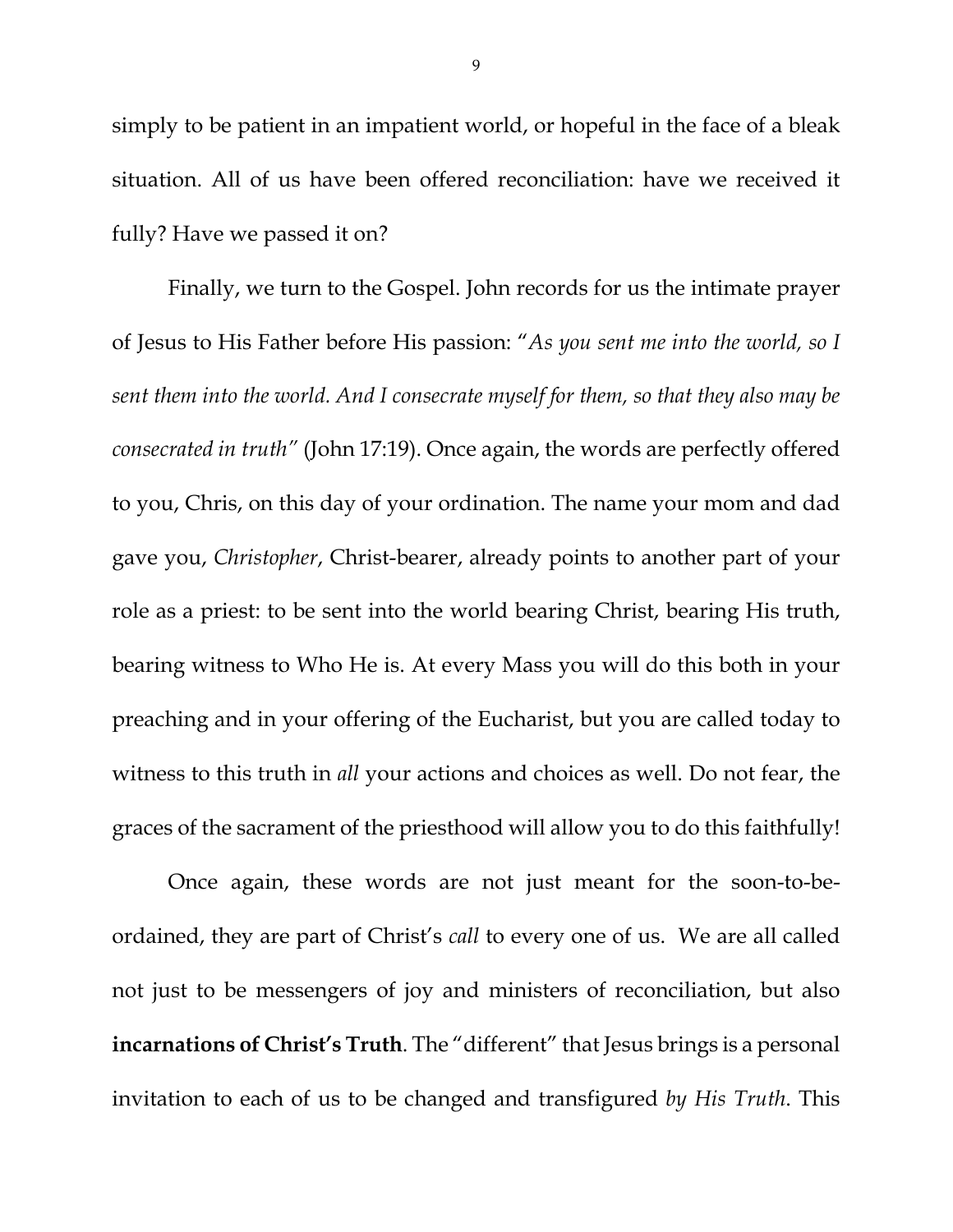does not take anything away from who we are, and the personality and personal gifts He has given to each of us; actually it upholds and enhances those gifts by elevating them with grace and enlisting them for the Gospel. We live in a world that sees truth as personal, changeable, subjective . . . but our lives cannot be captured or sustained by such weak preferences. No, it is the Truth of Christ, of His love, of His call, of His concern for each of us that can actually captivate us entirely and complete in us His joy. I ask everyone here: how can we take up this Truth more fully in our own hearts? How can we carry it to a world starving for it?

Much more could be said about God's call to each of us – specifically today to be messengers of joy, ministers of reconciliation, and incarnations of His truth, but perhaps one final thought fittingly concludes our meditation today. We are gathered here in the Cathedral of the Immaculate Conception on this feast of the Immaculate Heart of Mary. It is not a coincidence that Mary's pure heart was filled with the joy of the Lord, and was a bearer of His reconciliation and truth to the world. Mary was not a priest, but she offers all of us a splendid example of God's call to each of us to carry His gifts and presence to the world.